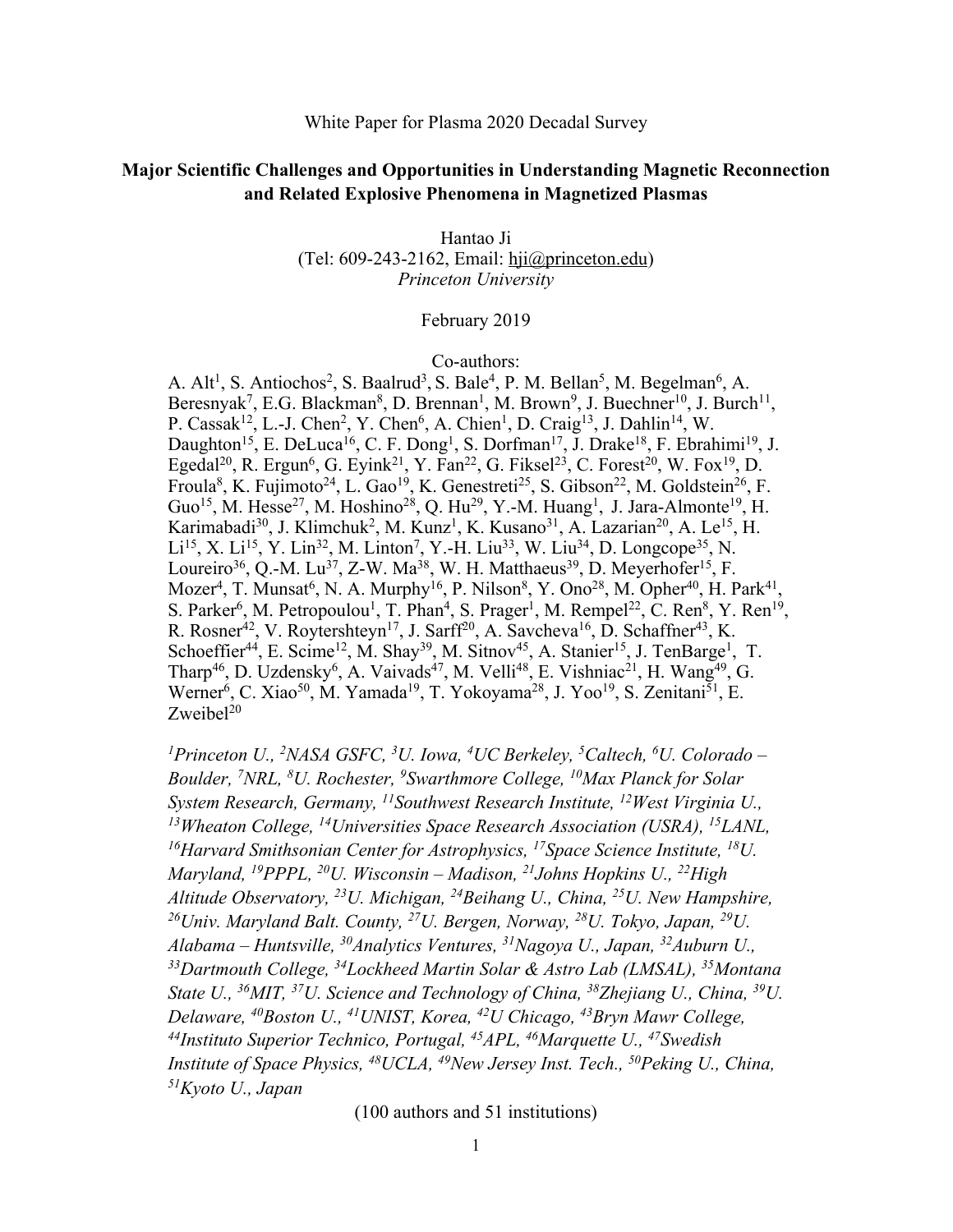# **Major Scientific Challenges and Opportunities in Understanding Magnetic Reconnection and Related Explosive Phenomena in Magnetized Plasmas**

## **I. Magnetic Reconnection: A Fundamental Process throughout the Universe and in the Lab**

Magnetic reconnection - the topological rearrangement of magnetic field - underlies many explosive phenomena across a wide range of natural and laboratory plasmas [1-3]. It plays a pivotal role in electron and ion heating, particle acceleration to high energies, energy transport, and self-organization. Reconnection can have a complex relationship with turbulence at both large and small scales, leading to various effects which are only beginning to be understood. **In heliophysics**, magnetic reconnection plays a key role in solar flares, coronal mass ejections, coronal heating, solar wind dissipation, the interaction of interplanetary plasma with magnetospheres, dynamics of planetary magnetospheres such as magnetic substorms, and the heliospheric boundary with the interstellar medium. Magnetic reconnection is integral to the solar and planetary dynamo processes. **In astrophysics**, magnetic reconnection is an important aspect of star formation in molecular clouds, stellar flares, explosive phenomena from magnetars and pulsars (including Crab Nebula), and even for acceleration of cosmic rays at ultra-high energies. Magnetic reconnection is thought to occur in both coronae and interiors of magnetized accretion disks in proto-stellar systems and X-ray binaries, as well as in interstellar medium turbulence. Magnetic reconnection is believed to occur in the centers of Active Galactic Nuclei, where matter is accreted onto supermassive black holes. On even larger scales, magnetic reconnection may be important in extragalactic radio jets and lobes, and even in galaxy clusters. Magnetic reconnection might occur during the recently discovered Fast Radio Bursts. **In laboratory plasmas**, magnetic reconnection is known to occur during sawtooth oscillations in tokamaks, neoclassical tearing mode growth, disruptions, the startup of Spherical Torus plasmas using Coaxial Helicity Injection, relaxation in Reversed Field Pinches and spheromaks, the formation of Field Reversed Configurations by theta pinch or plasma merging, and possibly in edge-localized modes. Magnetic reconnection may play a role in magnetized inertial fusion plasmas such as Z pinches or laser plasmas. Thus, understanding magnetic reconnection is of fundamental importance for plasma physics and significantly contributes to our understanding of the Universe and to the success of fusion energy.

## **II. Major Scientific Challenges in Understanding Reconnection and Related Explosive Phenomena**

Despite significant progress in the past decades, the following major scientific challenges must be resolved before reconnection is fully understood.

**1. The multiple scale problem** [e.g., 3-19]: Reconnection involves the coupling between the large MHD scale of the system and the kinetic ion and electron dissipation scales that are orders of magnitude smaller. This coupling is currently not well understood, and the lack of proper fluid closure models is the core of the multiple scale problem. The phase diagram illustrated in Fig. 1 is based on plasmoid dynamics and shows how different coupling mechanism can exist. Questions here include: how do plasmoid dynamics scale with key parameters, such as the Lundquist number, how is this scaling influenced by a guide field, do there exist other coupling mechanisms, and how does reconnection respond to turbulence and associated dissipation on scales below or above the electron scales.

**2. The 3D Problem** [e.g., 15-23]: Numerous studies have focused on reconnection in 2D while natural plasmas are 3D. It is critical to understand which features of 2D systems carry over to 3D and which are fundamentally altered. New effects that require topological analysis include instabilities due to variations in the third direction leading to complex interacting "flux ropes", enhanced magnetic stochasticity, and field line separation in 3D. How fast reconnection is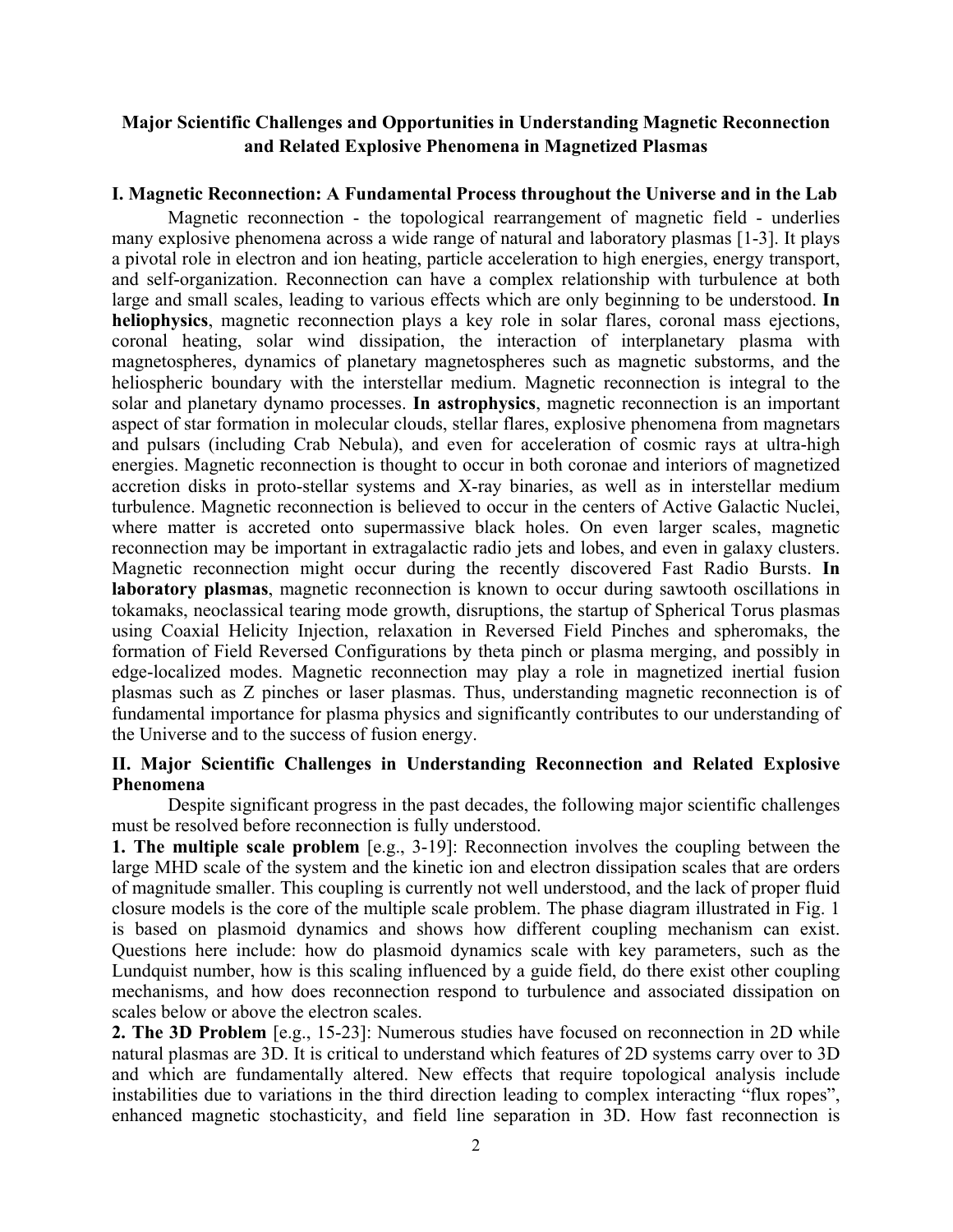related to self-organization phenomena, such as Taylor relaxation, as well as the accumulation of magnetic helicity remains a longstanding problem.

**3. Energy conversion** [e.g., 24-35]: Reconnection is invoked to explain the observed conversion of magnetic energy to heat or to non-thermal particle energy. A major challenge in connecting theories and experiments to observations is the ability to quantify the detailed energy conversion process. There exist competing theories of particle acceleration based on 2D and 3D reconnection, but as of yet there is no consensus on the origin of the observed power laws in particle energy distributions.

**4. Boundary conditions** [e.g., 36-39]: It is unclear that an understanding of reconnection physics in periodic systems can be directly applied to natural plasmas which are non-periodic, and often line-tied at their ends such as in solar flares. Whether line-tying and driving from the boundaries fundamentally alters reconnection physics has profound importance in connecting laboratory physics to astrophysics. It is also important to understand how reconnection works in naturally occurring settings which have background flows, out-of-plane magnetic fields, and asymmetries.

**5. Onset** [e.g., 40-45]: Reconnection in natural and laboratory plasmas often occurs impulsively, with a rapid onset, following a slow energy building up process. Is the onset a local and spontaneous (e.g., plasmoid instability) or a globally driven process (e.g., ideal MHD instabilities), and is the onset mechanism a 2D or 3D phenomenon? What are the roles of collisions or global magnetic geometry on the onset conditions? A related important question is how magnetic energy is accumulated and stored prior to onset.

**6. Partial ionization** [e.g., 46-50]: Important reconnection events often occur in weakly ionized plasmas, such as solar chromosphere, whose heating requirements dwarf those of corona. This introduces new physics associated with neutral particles. Questions include whether increased friction slows down reconnection or enhanced two-fluid effects accelerates reconnection.

**7. Flow-driven** [e.g., 44,51]: Magnetic field is generated by dynamo mechanisms in flow-driven systems such as stars and accretion disks, and reconnection is thought to be an integral part of the dynamo process. Key questions include under what conditions reconnection can occur in such systems? How fast does it proceed? What effect does reconnection have on the associated turbulence and transport?

**8. Extreme conditions** [e.g., 52]: Extreme plasma conditions in the vicinity of compact astrophysical objects (e.g., intense radiation and pair-particle creation) must be included in analytical and numerical models of reconnection before applying theory to observations.

**9. Turbulence, shock and reconnection** [e.g., 14-17,53-60] Reconnection is closely interconnected to other fundamental plasma processes such as turbulence and shocks. It is important to understand the rates of topology change, energy release, and heating, as they may be tied to the overall turbulence and shock dynamics.

**10. Related explosive phenomena** [e.g., 36,41,61] Global ideal MHD instabilities, both linear (kink, torus) and nonlinear (ballooning), are closely related to magnetic reconnection either as a driver or a consequence such as in Coronal Mass Ejections, magnetic storms/substorms, and dipolarization fronts in the magnetotail. Understanding how, and under what conditions, such explosive phenomena take place, as well as their impact, remain major scientific challenges.

# **III. Major Research Opportunities in Meeting Scientific Challenges**

The table below summarizes the capabilities to address the major reconnection questions listed in Sec.II by each approach: theory/simulation, observations (in situ and remote sensing), and laboratory experiments (magnetized basic, magnetic fusion, and high energy density experiments). Green indicates that required capabilities are already in place or can rapidly be made available given adequate investment from funding agencies; yellow indicates substantial difficulties which are unlikely to be resolved within the next decade.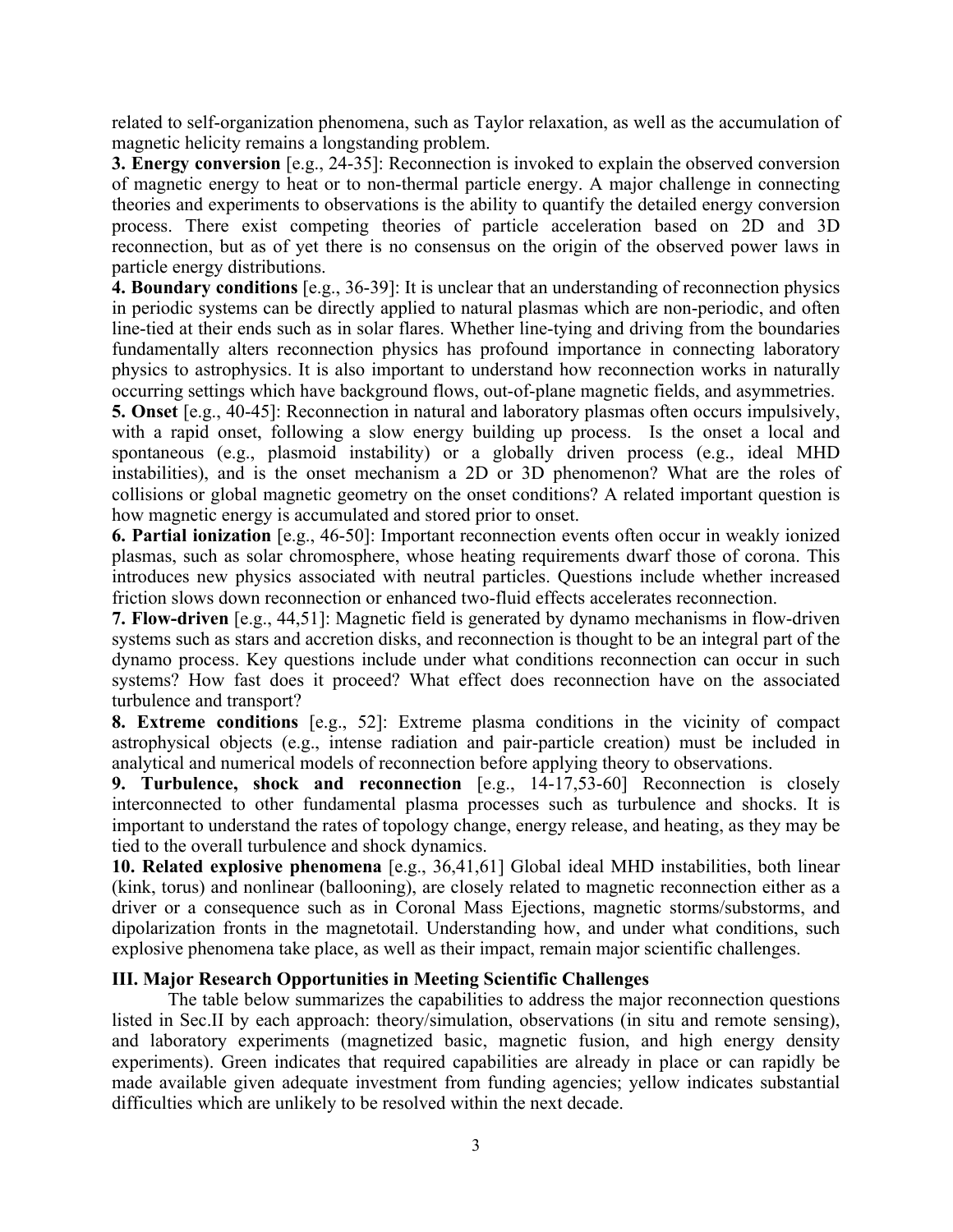| Questions          | Theory $\&$<br>Simulation | Observations |         | Laboratory Experiments |          |                    |
|--------------------|---------------------------|--------------|---------|------------------------|----------|--------------------|
|                    |                           | in situ      | Remote  | Magnetized             | Magnetic | <b>High Energy</b> |
|                    |                           |              | Sensing | Basic                  | Fusion   | Density            |
| Multi-Scale        |                           |              |         |                        |          |                    |
| 3D                 |                           |              |         |                        |          |                    |
| Energy             |                           |              |         |                        |          |                    |
| Boundary           |                           |              |         |                        |          |                    |
| Onset              |                           |              |         |                        |          |                    |
| Partial Ionization |                           |              |         |                        |          |                    |
| Flow-driven        |                           |              |         |                        |          |                    |
| Extreme            |                           |              |         |                        |          |                    |
| Turbulence/shock   |                           |              |         |                        |          |                    |
| Explosive          |                           |              |         |                        |          |                    |

**1. Theory and numerical simulation**. These major questions are ripe for study with fluid, kinetic, and hybrid models, as well as, multi-fluid models that include kinetic effects through physics-based closure equations. Exascale computing will allow us to finally attack these questions in fully 3D systems with realistic plasma parameters. Dedicated programs from the DoE and NSF are needed that, over the next decade, will support the development of nextgeneration analytical and numerical models and the application of new numerical technology and theoretical understanding to the reconnection challenges.

**2. Observations**. Over the next decade unprecedented remote sensing observations from missions such as Solar Dynamics Observatory, Interface Region Imaging Spectrograph, Fermi, and the upcoming Solar Orbiter, as well as exquisite in situ measurements from missions such as Magnetospheric Multiscale, Parker Solar Probe and BepiColombo, will deliver a wealth of critical new insights on reconnection. The modeling and theory programs proposed above will be ideally positioned to take advantage of these data for advancing and validating understanding.

**3. Laboratory experiments**. Ground-truth in new understanding is ultimately provided by comparing theory and models with laboratory experiments. Dedicated basic reconnection experiments have greatly matured, and next-generation facilities are poised to provide access to new reconnection phases with direct relevance to heliophysics and astrophysics. New diagnostics are needed to provide kinetic-scale measurements at the distribution function level. Magnetic fusion and high-energy-density experiments provide unique platforms to address certain major questions. In concert with theory and simulation, dedicated programs from the DoE and NSF are urgently needed to support the next-generation experimental facilities and diagnostic instrumentation that are absolutely essential for achieving closure between theory and experiment.

In summary, magnetic reconnection is a fundamental process both in the universe and in laboratory plasmas. The new research capabilities in theory/simulations, observations, and laboratory experiments provide the opportunity to finally solve the grand scientific challenges summarized in this whitepaper. Success will require enhanced and sustained investments from relevant funding agencies (DoE and NSF) throughout the coming decade, especially in the areas of theory/simulations and laboratory experiments covered specifically by this survey. These investments will deliver transformative progress in understanding magnetic reconnection, which will benefit many areas of critical practical importance, such as fusion and space weather.

# **References**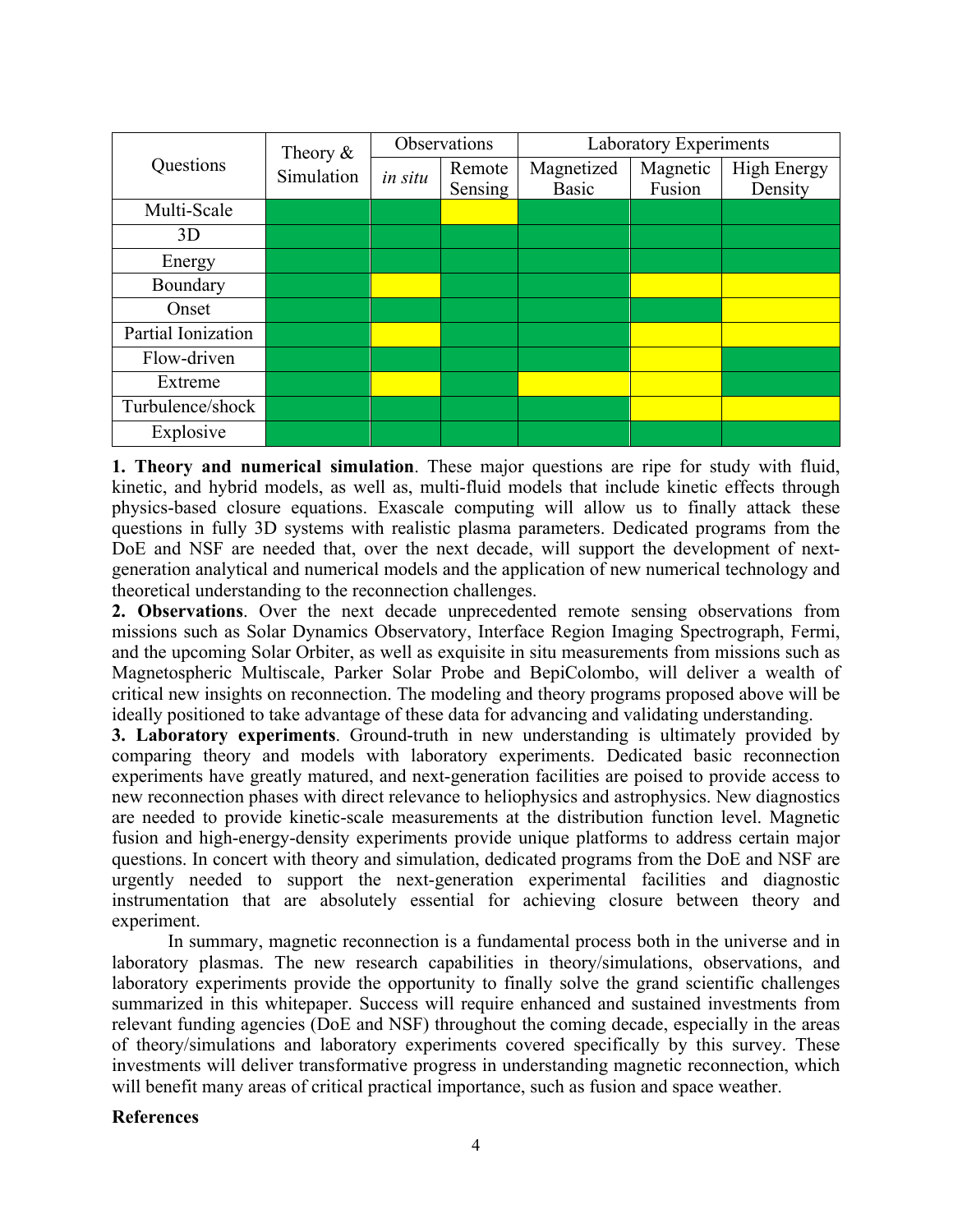- [1] E. Zweibel and M. Yamada, Ann. Rev. Astron. Astrophys. **47**, 291 (2009).
- [2] M. Yamada, R. Kulsrud, and H. Ji, Rev. Mod. Phy. **82**, 603 (2010).
- [3] H. Ji and W. Daughton, Phys. Plasmas **18**, 111207 (2011).
- [4] N. Loureiro, A. Schekochihin, and S. Cowley, Phys. Plasmas **14**, 100703 (2007).
- [5] W Daughton, V Roytershteyn, B. Albright et al., Phys. Rev. Lett. **103**, 065004 (2009).
- [6] A. Bhattacharjee, Y.-M Huang, H. Yang, and B. Rogers, Phys. Plasmas **16**, 112102 (2009).
- [7] A. Le, J. Egedal, W. Daughton et al., J. Plasma Phys. **81**, 305810108 (2014).
- [8] J. Birn et al., J. Geophys. Res. **106**, 3715 (2001).
- [9] M. Hesse, J. Birn, and M. Kuznetsova, J. Geophys. Res. **106**, 3721 (2001).
- [10] Y. Ren, M. Yamada, S. Gerhardt, H. Ji et al., Phys. Rev. Lett. **95**, 055003 (2005).
- [11] D. Uzdensky, N. Loureiro, and A. Schekochihin, Phys. Rev. Lett. **105**, 235002 (2010).
- [12] A. L. Moser and P. M. Bellan, Nature **482**, 379 (2012).
- [13] W. H. Matthaeus and M. Velli, Space Sci. Rev. **160**, 145 (2011).
- [14] W. Matthaeus and S. Lamkin, Phys. Fluids **28**, 303 (1985).
- [15] A. Lazarian and E. Vishniac, Astrophys. J. **517**, 700 (1999).
- [16] W. Daughton, V. Roytershteyn, H. Karimabadi et al., Nature Phys. **7**, 539 (2011).
- [17] G. Eyink, A. Lazarian, and E. Vishniac, Astrophys. J. **743**, 51 (2011).
- [18] J. Jara-Almonte, W. Daughton, and H. Ji, Phys. Plasmas **21**, 032114 (2014)
- [19] F. Ebrahimi and R. Raman, Phys. Rev. Lett. **114**, 205003 (2015).
- [20] J.B. Taylor, Rev. Mod. Phys. **58**, 741 (1986).
- [21] M. Zhang, N. Flyer, and BC Low, Astrophys. J. **644**, 575 (2006).
- [22] F. Ebrahimi, Phys. Plasmas **23**, 120705 (2016).
- [23] A. Boozer, Phys. Plasmas **19**, 092902 (2012).
- [24] S. Krucker, H. Hudson, L. Glesener et al., Astrophys. J. **714**, 1108(2010).
- [25] E. Scime, S. Hokin, N. Mattor, and C. Watts, Phys. Rev. Lett. **68**, 2165(1992).
- [26] Y. Ono, M. Yamada, T. Akao et al., Phys. Rev. Lett. **76**, 3328(1996).
- [27] M. Brown, C. Cothran, M. Landreman et al., Astrophys. J. **577**, L63 (2002).
- [28] J. Egedal, W. Daughton, and A. Le, Nature Phys. **8**, 321 (2012).
- [29] J. Drake, M. Swisdak, H. Che, and M. A. Shay, Nature **443**, 553 (2006).
- [30] M. Hoshino, Phys. Rev. Lett. **108**, 135003 (2012).
- [31] M. Yamada, J. Yoo, J. Jara-Almonte, H. Ji et al., Nature Communications **5**, 4774 (2014).
- [32] G. Werner et al., Mon. Not. R. Astron. Soc. **473**, 4840 (2018).
- [33] Y. D. Yoon and P. M. Bellan, Astrophys. J. Lett. **868**, L31 (2018).
- [34] R. S. Marshall, M. J. Flynn, and P. M. Bellan, Phys. Plasmas **25**, 11210 (2018)
- [35] M. Sitnov, V. Merkin, V. Roytershteyn, M. Swisdak, Geophys. Res. Lett. **45**, 4639 (2018).
- [36] K. Shibata, S. Masuda, M. Shimojo, H. Hara et al., Astrophys. J. **451**, L83 (1995).
- [37] W. Bergerson, C. Forest, G. Fiksel, D. Hannum et al., Phys. Rev. Lett. **96**, 015004 (2006).
- [38] I. Furno, T. Intrator, G. Lapenta, L. Dorf et al., Phys. Plasmas **14**, 022103 (2007).
- [39] C. Myers, M. Yamada, H. Ji et al., Nature **528**, 526 (2015).
- [40] P. Cassak, M. Shay, and J. Drake. Phys. Rev. Lett. **95**, 235002 (2005).
- [41] J. Klimchuk, Phil. Trans. R. Soc. A **373**, 20140256 (2015).
- [42] N. Katz, J. Egedal, W. Fox, A. Le et al., Phys. Rev. Lett. **104**, 255004 (2010).
- [43] F. Pucci and M. Velli, Astrophys. J. Lett. **780**, L19 (2014).
- [44] P. Pritchett, Phys. Plasmas **22**, 062102 (2015).
- [45] D. Uzdensky and N. Loureiro, Phys. Rev. Lett. **116**, 105003 (2016).
- [46] A. Lazarian, E. Vishniac, and J. Cho, Astrophys. J. **603**, 180 (2004).
- [47] E. Zweibel, E. Lawrence, J. Yoo, H. Ji et al., Phys. Plasmas **18**, 111211 (2011).
- [48] J. Leake, V.S. Lukin, M. Linton, and E. Meier, Astrophys. J. **760**, 109 (2012).
- [49] E. Lawrence, H. Ji, M. Yamada, and J. Yoo, Phys. Rev. Lett. **110**, 015001 (2013).